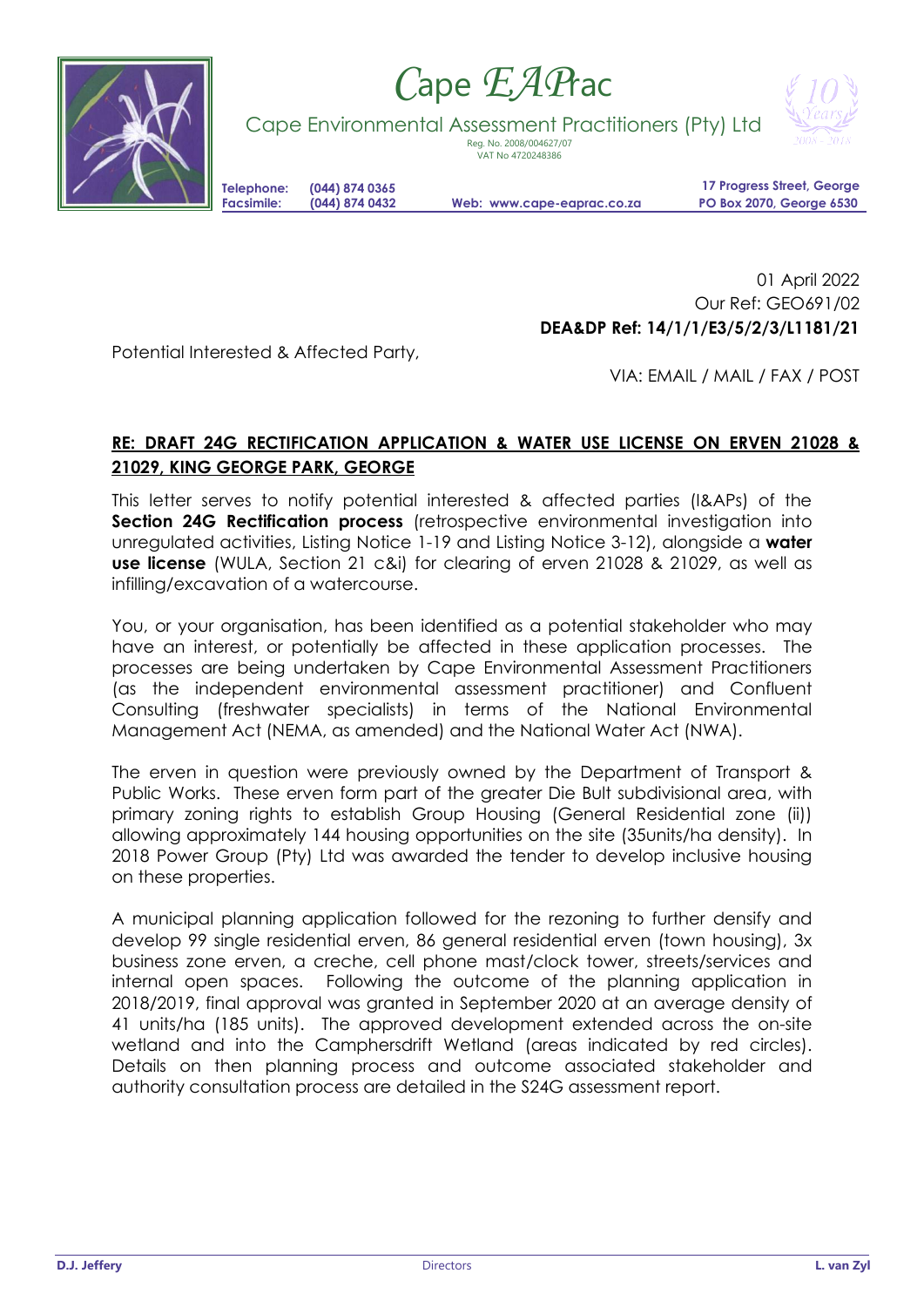

**Figure 1: Approved layout plan for the study site extending into the on-site and Camphersdrift Wetland (2018).**

Subsequent instructions from the Provincial Department of Environmental Affairs & Development Planning (DEA&DP), as well as the Breede-Gourits Management Catchment Agency (BGCMA) aiding Department of Water Affairs, resulted in Power Group (Pty) Ltd halting construction activities in August 2021.



**Figure 2: Study site under construction with overlay of wetland areas identified by specialists (Confluent Consulting, 2022).**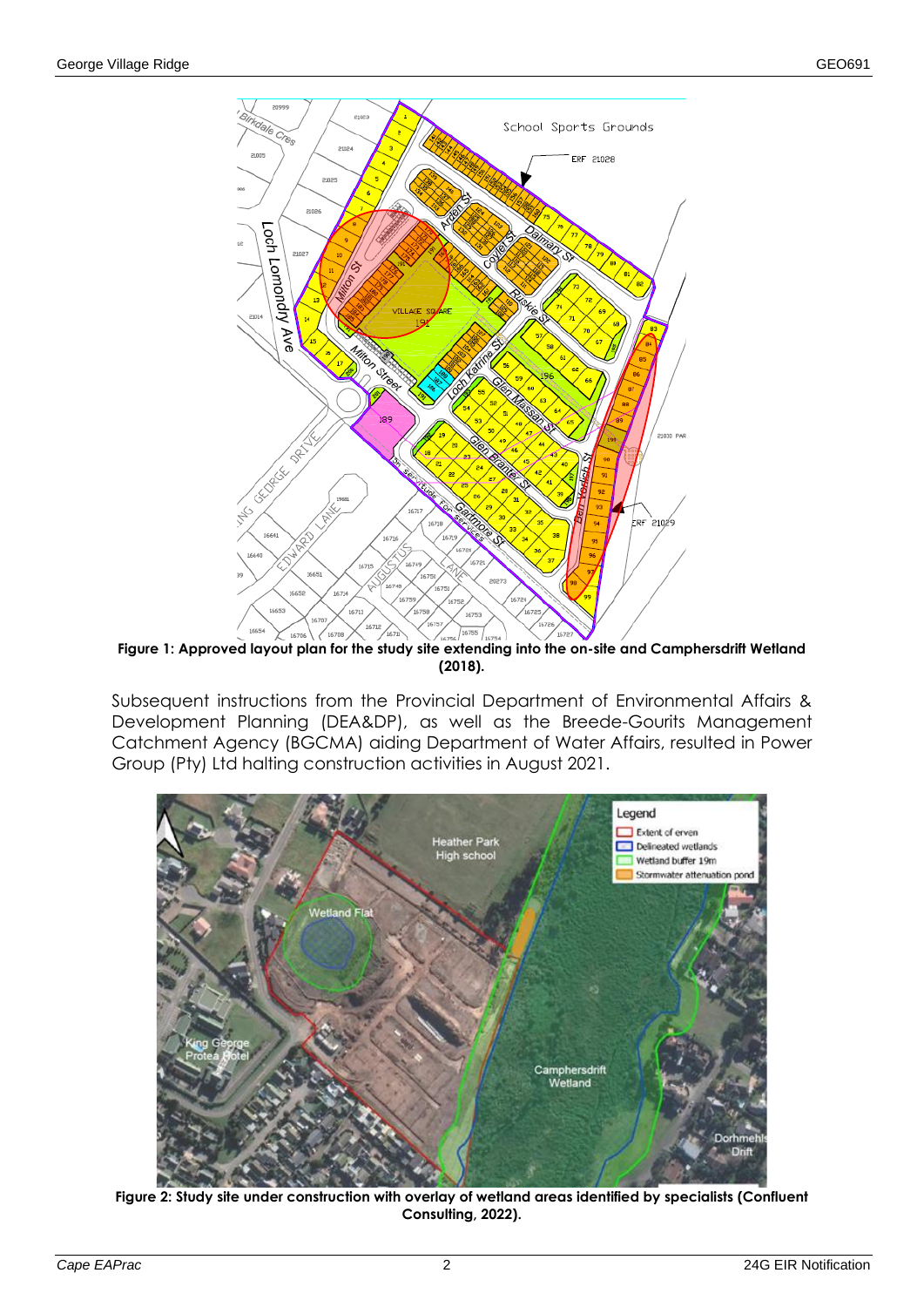Various specialist studies were undertaken to re-assess site sensitivity, most notably the on-site wetland and riparian habitat along Campersdrift Wetland, and a **revised site development plan (SDP)** has been compiled which **avoids the on-site wetland** (with an additional no-go buffer area surrounding it), as well as a **setback on the Camphersdrift Wetland** from where erven had to be removed and a **10m wide linking ecological corridor** provided **between the two wetland systems**.



## **Figure 3: Revised layout plan whereby the on-site wetland is excluded as a No-Go area (inclusive of a 19m buffer) and riparian corridor along Camphersdrift Wetland also set aside as a No-Go area (Source: FormaPlan 2022).**

The revised SDP allows for 95 single residential (instead of the approved 99), 60 town housing units (instead of the approved 86), three (3) business erven (as previously approved), cell phone tower/clock tower, streets and services (as per revised layout) and considerable internal open spaces (conservation areas and functional open areas) at a reduced density of 34.3units/ha compared to the approved overall density of 41units/ha.

All potential I&APs are hereby notified to contact the undersigned in writing, should they wish to register and participate in the processes, by commenting on these applications/changes.

Detailed documentation in the form of the S24G Impact Assessment Report (with all specialist reports) and WULA Technical Report can be viewed/downloaded from the *Cape EAPrac* website (www.cape-eaprac.co.za) or on request (you'll find the project in alphabetical order under 'Active Projects' on the website). Electronic copies / links can also be emailed upon request. Please contact the undersigned for any other arrangements. The documentation will be available from **Monday, 4 April 2022 extending to 9 June 2022.**

In order to be **registered** as an I&AP, individuals are requested to either respond to this notice by submitting with their full contact details, or submit any comment you may have, to *Cape EAPrac* in writing (to address below) on or before **9 June 2022.**